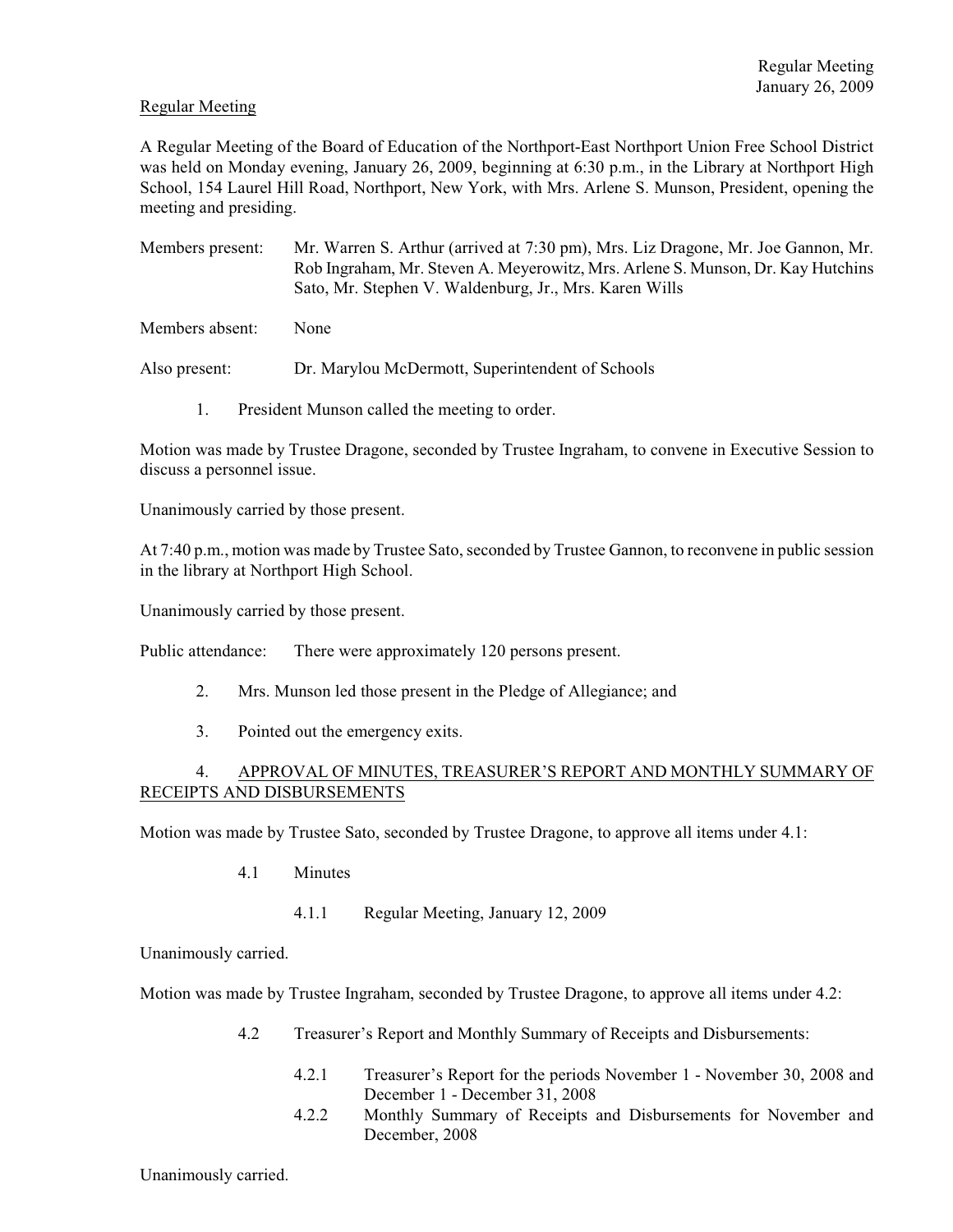4.2.3 For Information: Claim's Auditors Report for Warrants and Schedule of Claims for periods ending November 14 and November 26, 2008.

# 5. SPECIAL REPORTS/ANNOUNCEMENTS FROM THE SUPERINTENDENT

# 5.1 Accomplishments of Staff and Students

Dr. Marylou McDermott, Superintendent, announced the following accomplishments of students and staff: Senior Glen Meyerowitz has been selected as an Intel Science Talent Search Semi-Finalist. Academy of Finance students Louis Gregory and Matthew Watson competed in the Hofstra-CME Commodities Challenge and placed first and second, respectively. Dr. McDermott also congratulated Coach Rich Castellano on winning his 500<sup>th</sup> girls basketball game.

In response to a question at a prior Board meeting regarding the principal account clerk being bonded, Dr. McDermott stated that the principal account clerk is not required to be bonded and the District has a crime insurance policy that covers public employee dishonesty in the amount of \$5 million with a \$2,500 deductible.

Dr. McDermott stated that the District received an opinion of counsel regarding the release of the draft State Comptroller's Audit Report to the audit committee and it stated that the District acted correctly.

Motion was made by Trustee Meyerowitz, seconded by Trustee Ingraham, to make the letter from the District's law firm public and have it available in the district clerk's office.

Unanimously carried.

Trustee Arthur asked that the motion by Trustee Meyerowitz be amended to include the letter dated October 7, 2008 from the State Comptroller's Office, Jeffrey P. Leonard, Chief Examiner of Local Government and School Accountability.

Unanimously carried.

5.1.1 Mr. Guarav Passi, High School Assistant Principal and Administrator in Charge of Family and Consumer Sciences, introduced the Family and Consumer Sciences Department Student of the Month, Erica Conde. Mr. Passi stated that Erica is a hard working and dedicated Family and Consumer Sciences student. Erica serves as the community outreach chairperson in Northport High School's chapter of the Future Educators Association and plays an instrumental role in planning many activities. Mr. Passi noted that Erica exhibits compassion, empathy and patience while working with young children and has a sincere interest in the area of child development and psychology. Erica plans to pursue a career in pediatric or neonatal nursing.

The President of the Board and the Superintendent congratulated Erica on her accomplishments and presented her with a commendation from the Board.

5.1.2 Ms. Jo Imwalle, Director of Community Services, introduced Mr. Edward Richards from the Northport VA Medical Center and the following students who developed a relationship with the veterans through Project Tolerance: Dylan Kern, Samuel Costa, James Nikunen, James Amato, Jacqueline Judson, Lindsay Silvestri, Shannon Bartels, Amanda Guniewicz, Danielle Mayhew, Johanna Waldron, Nicole Miller, Dillon Burns, Patrick Carroll, Katarina Grbic, Justin Masters, Kathleen Friedrich, Sarah Donelan, Paul Scancarelli, Jennifer Radwan, Dominic Esposito, Nicole Mauriello, Zach Cassidy, Danielle Pietsch, Melissa Kleynowski, Alexa Magrane, John Garelle, Connor Cheely, Tom Tromblee, Kim Amato, and new members Tim Hamill, John Schneider, Alex Bennett, Patrice Ryan.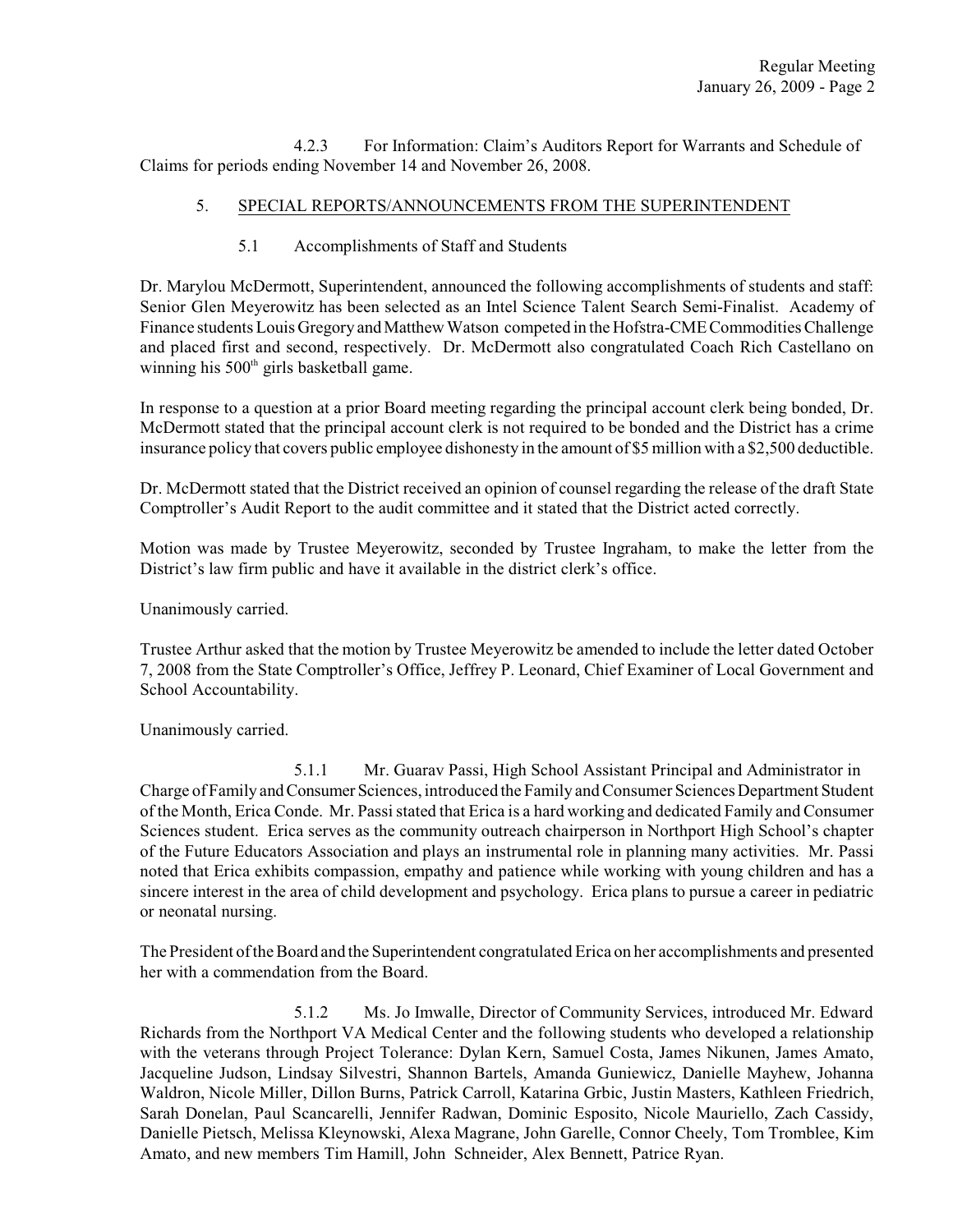At 8:00 p.m. the President of the Board announced a short recess.

At 8:05 p.m. the meeting resumed.

- 5.2 Review of Instructional Initiatives
	- 5.2.1 Business

Mr. Christopher Donarummo, High School Assistant Principal and Administrator in Charge of the Business Department, stated that the 2008-2009 business department initiatives include professional development opportunities, authentic learning experiences, internship opportunities, expansion of community service projects, and incorporation of financial literacy instruction across the curriculum. Mr. Donarummo highlighted some the authentic learning experiences such as lecture series offered in financial planning and sports marketing, job shadow day and DECA competitions. Mr. Donarummo noted the expansion of community service projects at Northport High School. Mr. Donarummo stated that one of the 2009-10 initiatives is to incorporate financial literacy instruction into the business education curriculum. Mr. Donarummo thanked the Board for the opportunity to present the initiatives.

After a brief discussion, the President of the Board thanked Mr. Donarummo for his informative report.

5.2.2 Family and Consumer Sciences

Mr. Gaurav Passi, High School Assistant Principal and Administrator in Charge of the Family and Consumer Sciences Department, presented his report stating Family and Consumer Sciences education prepares students to face the economic, sociopolitical and technological challenges transforming the world. Mr. Passi reviewed the middle school program which includes real world activities that teach entrepreneurship and marketing skills. At the high school level, the program includes food and nutrition courses and human development and management. Mr. Passi noted that a new course offered at the high school is the Early Childhood Literacy Lab where students gain an understanding of emergent literacy and how picture books, music and computer literacy can increase literacy skills. Mr. Passi stated that the Family and Consumer Sciences Department prepares students for future careers in culinary arts, early childhood and elementary education. Mr. Passi thanked the Board for its continued support.

Mrs. Munson thanked Mr. Passi for his fine presentation.

5.2.3 Community Services (Academic Summer School, Continuing Education, Driver Education, Recreational Summer Camp)

Ms. Jo Imwalle, Director of Community Services and Academic Summer School, presented her report to the Board. Ms. Imwalle stated that the BOCES Regional Summer School will be offered at Northport High School for the summer of 2009. Ms. Imwalle noted that the Bridge Program enabled sixth and seventh graders to accelerate into Regents Integrated Algebra. Ms. Imwalle spoke about the Continuing Education Department's goal to provide a variety of lifelong learning activities and to continue to develop new classes which will enhance the interests of the entire community. Ms. Imwalle stated that the Driver Education Program now offers classes on Saturdays to meet the needs of the District's student population. Ms. Imwalle noted that the Recreational Summer Camp offers a safe, flexible and affordable program for children during the summer. Ms. Imwalle thanked the Board for its continued support.

After a brief discussion there was a consensus that the Board would strive to make driver's education available to all students and look into finding ways to expand the roster of certified driver education teachers. The President of the Board thanked Ms. Imwalle for her thorough report.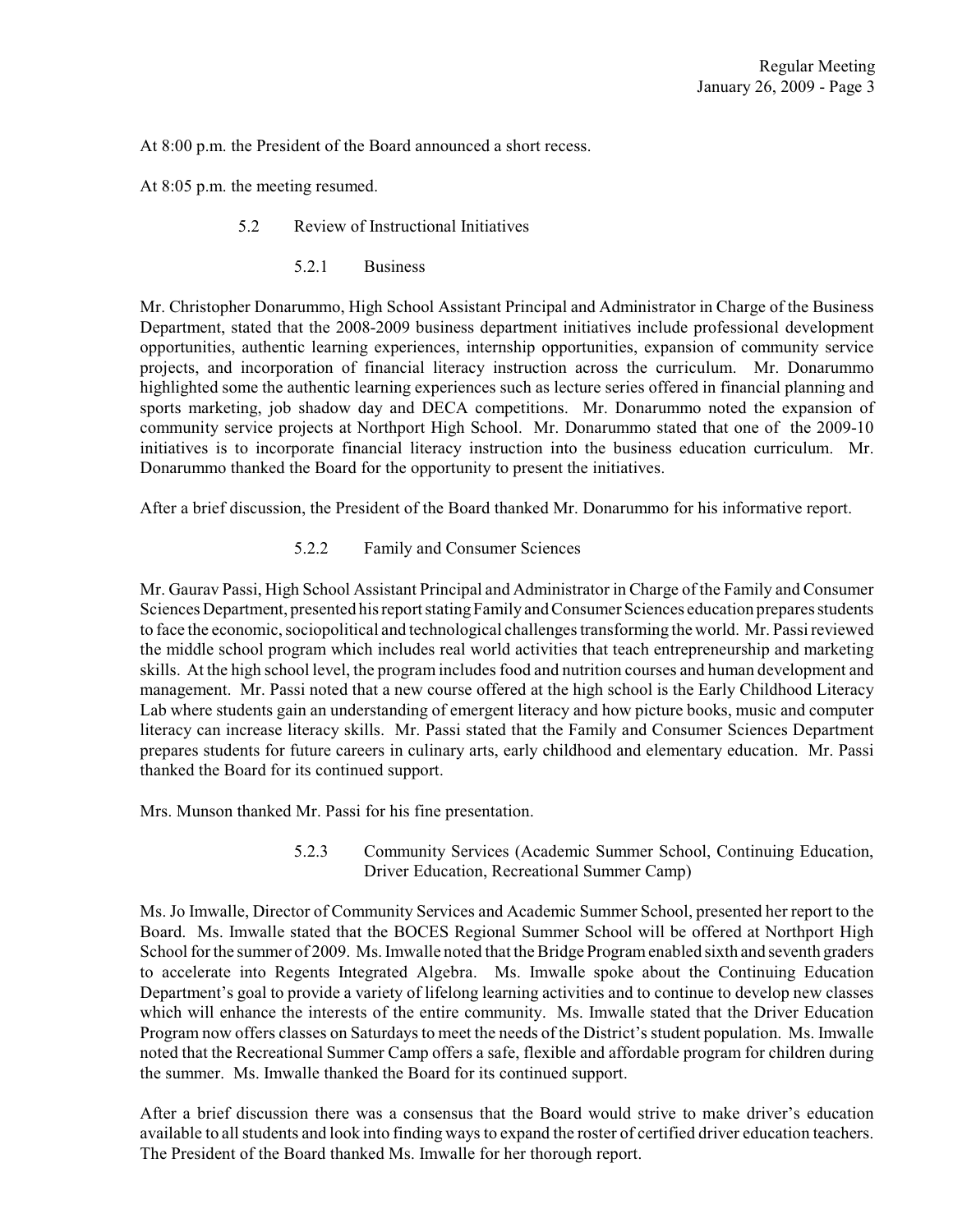5.3 Board discussion and action to provide the Superintendent with direction for the development of the proposed budget for 2009-2010.

Motion was made by Trustee Waldenburg, seconded by Trustee Ingraham, to suspend the order of the agenda and move item 5.3 after 7. - Public Participation.

Unanimously carried.

5.4 The President of the Board announced the upcoming Board of Education meetings to be held on February  $9<sup>th</sup>$  and February  $23<sup>rd</sup>$ . On March  $9<sup>th</sup>$  the Superintendent will present the proposed budget and the in depth budget talks will be held on March  $16^{\text{th}}$  and March  $30^{\text{th}}$ .

### 6. COMMUNICATIONS

6.1.1 Letter from Mr. Peter White, to members of the Board, received December 17, 2008, re: continuation of the district programs on promoting tolerance

Mr. White addressed the Board and stated that the programs and opportunities offered by the Northport-East Northport School District have provided our students to be better citizens. Mr. White spoke about the students' efforts to teach English in Farmingdale. Mr. White stated that the District has cultivated something in the last four or five decades that is very special and urged the Board to maintain it. Mr. White also invited the Board to see how the students teach English on Monday nights in Farmingdale.

6.1.2 Letter from Ms. Jean Baron, to members of the Board, received January 6, 2009, re: district management.

Ms. Baron read her letter to the Board regarding the recent NYS Comptroller's Audit Report findings and the recent report published in *US News and World Report* citing top high schools in the United States and asked the Board for comments.

Trustee Arthur questioned the validity of some of the statements in Ms. Baron's letter, in particular the per pupil spending and her statement that the Comptroller's findings stated that there is a complete lack of fiscal controls. Mr. Arthur stated that the Comptroller's Office did not audit all fiscal controls and that there is no language in the Audit Report stating that there was a complete lack of fiscal controls. Mr. Arthur also stated that an article in the New York Times fromOctober 27, 2008 stated that schools across the country are adding electives into their high school course offerings as a way to round out transcripts to elite colleges.

In response to a question regarding co-seating of five courses, Ms. Irene McLaughlin, High School Principal, stated that they afford the flexibility of offering different levels of courses for students to get them in a nine period day. The teachers are teaching two course levels in one period.

6.1.3 Letter from Mr. Armand D'Accordo, to members of the Board, received January 6, 2009, re: district financial controls.

Mr. D'Accordo read his letter to the Board regarding the District's financial controls, the Audit Committee, and the permanent replacement for the Assistant Superintendent of Business.

There was a brief discussion regarding the mandate of the audit committee and Mr. D'Accordo stated that he would like to offer his services and apply for a position on the Audit Committee.

In response to an inquiry regarding the Assistant Superintendent for Business, Dr. McDermott stated that she felt the candidates were not correct for the position, and due to Mr. Blake's experience in other districts and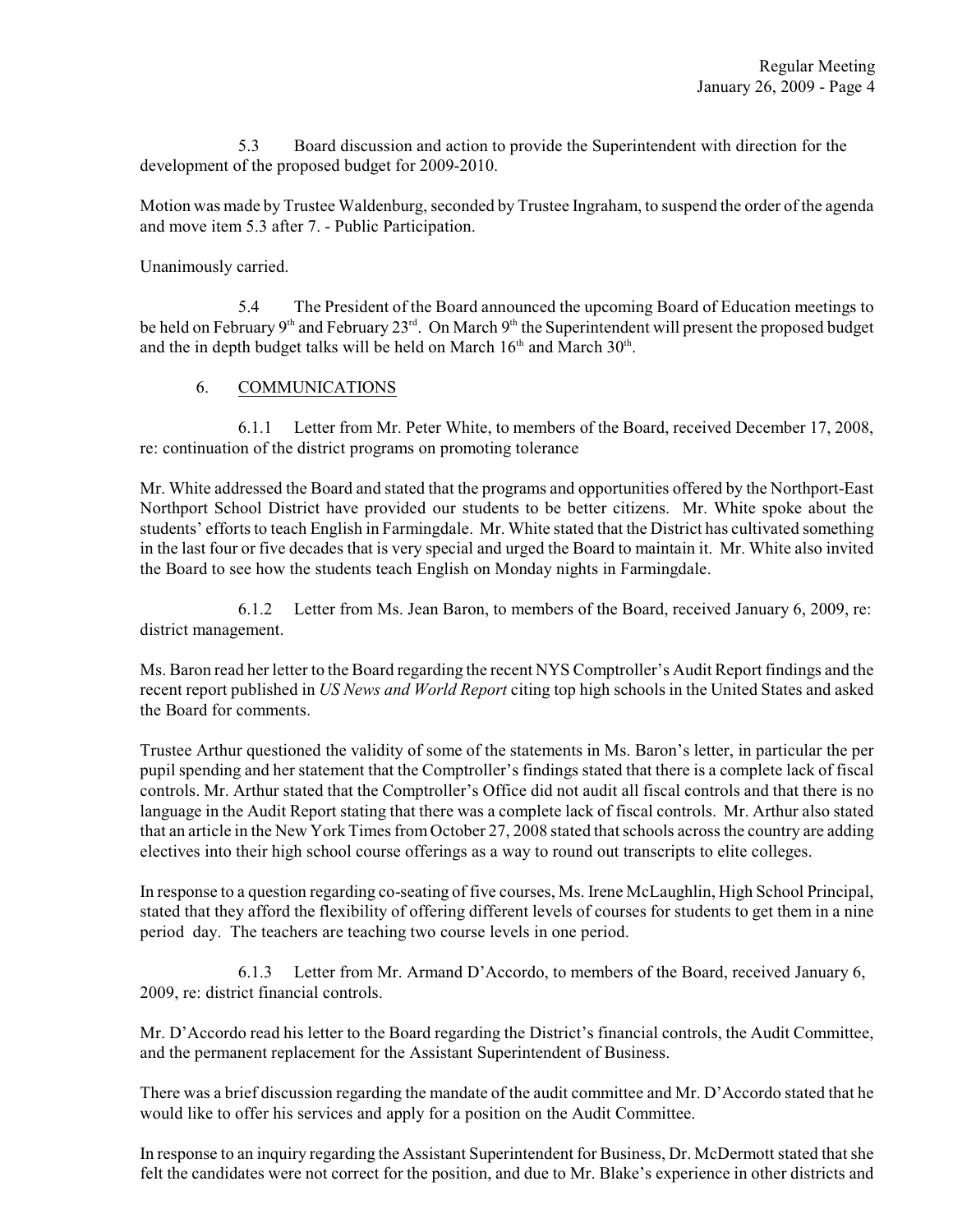his expertise, she asked Mr. Blake to remain to help guide the District through this transitional period. Dr. McDermott also stated that an advertisement did go in the NY Times for a permanent Assistant Superintendent for Business.

6.1.4 Letter from Ms. Denise Summers Mumm, to members of the Board, received January 16, 2009, re: SCWA, digitally recording meetings, current primary class size.

Ms. Mumm read her letter to the Board.

Mr. Larry Blake, Interim Assistant Superintendent for Business, stated that he and Mr. Resca met with representatives from SCWA in early November and shared the information they requested. Mr. Blake stated that he is waiting to hear from SCWA and any update will be shared with the community.

Vice President Waldenburg stated that the Board needed to get more information regarding digital audio recording meetings and asked Mr. Peter Falotico to look into it.

Dr. Terry Bouton, Assistant Superintendent for Human Resources, stated that the average class size ranges from 18 to 23.

In response to Ms. Mumm's question regarding the Princeton Plan, Dr. McDermott stated that it would require redistricting and there is concern that community members prefer neighborhood schools and then it also becomes a transportation issue.

Trustee Meyerowitz stated that community members should not be concerned about the possibility of redistricting at this time.

### 7. PUBLIC PARTICIPATION

| Name                                                      | Comment                                                                                                                                                                                                                                                                                                                                                                                                                                                                                   |  |  |
|-----------------------------------------------------------|-------------------------------------------------------------------------------------------------------------------------------------------------------------------------------------------------------------------------------------------------------------------------------------------------------------------------------------------------------------------------------------------------------------------------------------------------------------------------------------------|--|--|
| Dr. Beth Gonzalez-Dolginko<br><b>SEPTA Representative</b> | Dr. Gonzales-Dolginko read a letter to the Board regarding the<br>expansion of the inclusion program for students with special needs<br>to include $11th$ and $12th$ grades and asked that this be placed on the<br>agenda and discussed at the February 23, 2009 meeting.                                                                                                                                                                                                                |  |  |
|                                                           | Trustee Meyerowitz requested that this be added to the Board agenda of February 23, 2009.                                                                                                                                                                                                                                                                                                                                                                                                 |  |  |
| Charlie Slevin<br>Resident                                | Stated he has concerns that taxes are going to drive residents out of<br>their houses and the District has to find a way to control spending<br>and make cuts for residents to be able to afford to live here.                                                                                                                                                                                                                                                                            |  |  |
| Robert Slingo<br>Resident                                 | Mr. Slingo stated that he would like the Board to postpone<br>submitting its direction to the Superintendent to prepare the 2009-<br>2010 School Budget and form a Budget Committee consisting of<br>community members and professionals to provide recommendations<br>pursuant to the Suffolk County Grand Jury Report of September 26,<br>2006. Mr. Slingo also urged the Board that, before a dollar amount<br>is given to the Superintendent, it should release to the taxpayers full |  |  |

There was a brief discussion by the Board and the Superintendent stated that soft data was given because the District does not know what State Aid and other revenues will be. Dr. McDermott also stated that the figures

and complete information for the community to provide oversight.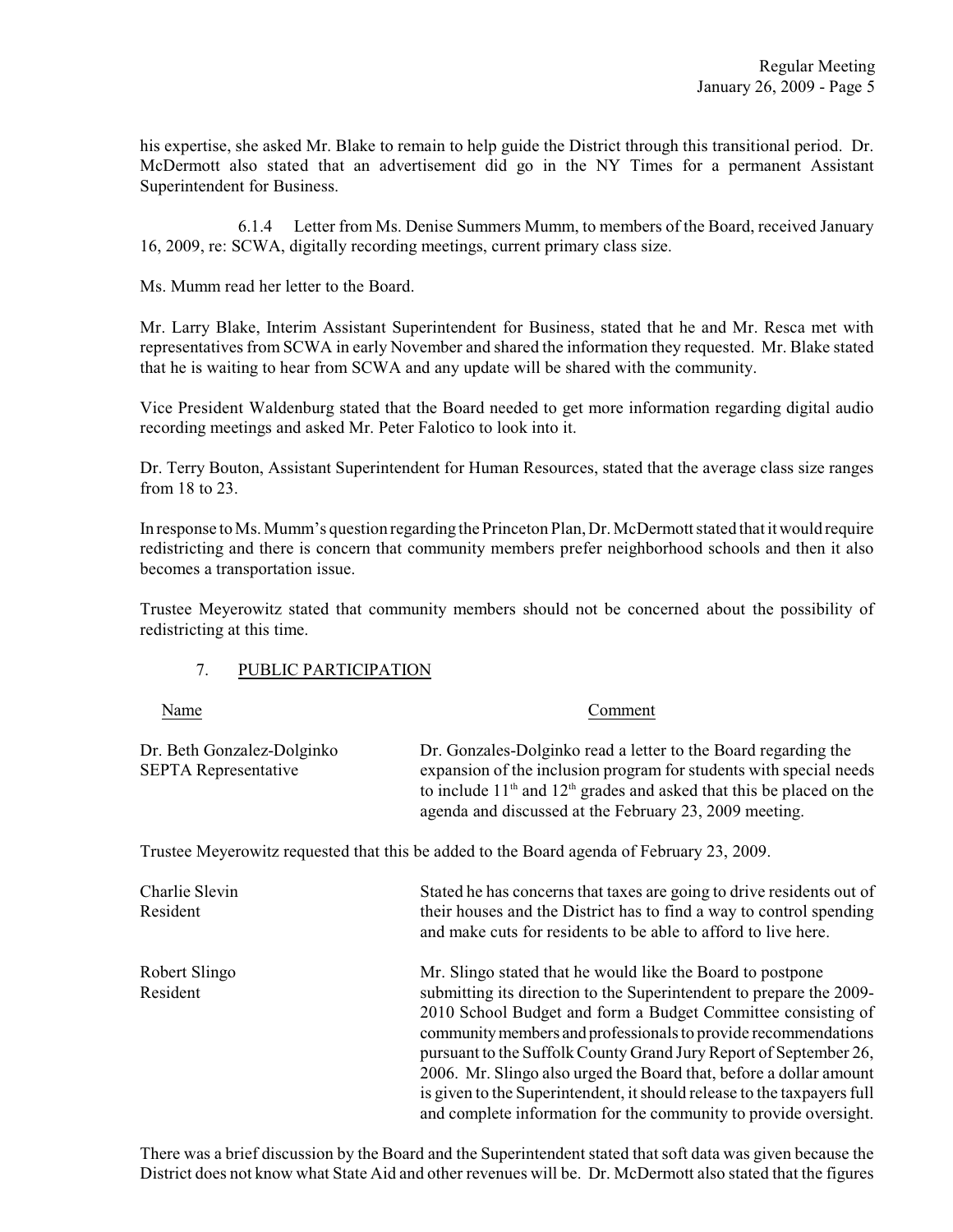represented what it would cost the District to roll over the current programs now in place. Vice President Waldenburg stated that the Board has to give the Superintendent a guideline for her to be able to present a budget in March.

| Dr. Nina Dorata        | Stated she read through the high school course catalog and        |  |  |
|------------------------|-------------------------------------------------------------------|--|--|
| Audit Committee Member | suggested the District look into rotating electives each semester |  |  |
|                        | which could drive enrollment up. Dr. Dorata stated she does not   |  |  |
|                        | promote eliminating electives but there has to be a compromise.   |  |  |

There was a brief discussion by the Board regarding electives.

| Mike Kucza | Asked that the superintendent work on a budget and come up with        |  |  |
|------------|------------------------------------------------------------------------|--|--|
| Resident   | the ideal, offering every opportunity for students, but with strategic |  |  |
|            | reductions in none core areas while still providing the core           |  |  |
|            | foundation that kids need to succeed.                                  |  |  |

5.3 Direction for the development of the proposed budget for 2009-2010.

The President of the Board opened discussion up to Board members regarding the direction for the Superintendent to develop the proposed budget for 2009-2010 stating that there are still many unknown factors that will affect the budget such as State Aid, the BOCES budget, and the American Reinvestment and Recovery Act. The administration has been working diligently in this environment with the financial variables being extreme this year.

Trustee Arthur stated the budget process started quite a while ago when the Board instructed the Superintendent to find economies back in October and this is a continuation of that.

Trustee Wills stated that it is a pretty grim forecast and the District has to re-evaluate and reassess to look for savings and make sacrifices in all departments but not at the expense of our children. Trustee Wills urged her fellow trustees to come in as low as possible.

Trustee Meyerowitz stated that after listening to the community members tonight he is troubled with the taxes and economy and agrees that the Board has to be very cautious but also need to find a way to make sure the educational programs continue. Trustee Meyerowitz suggested that the Superintendent prepare a budget with a 3.75% spending increase and include in that number something to address the problems the District hoped to deal with in the bond referendum that failed, with the exception of an artificial turf field. Trustee Meyerowitz stated he would like the Board and the community to discuss any additional cuts or eliminations during the in-depth budget talks.

Trustee Ingraham stated that he would like to see a target of 3% as a place to start which will require resourcefulness by the Superintendent and the staff to identify savings. Trustee Ingraham stated that the administration needs to look in all areas for cost savings, however, he will not compromise his principles in terms of short changing students.

The President of the Board stated that she would personally charge the Superintendent to come in with a mid 3% or lower spending increase with concrete things to deliberate on.

Dr. McDermott stated she accepts the challenge of the Board and is aware of the difficult fiscal times and the community needs. Dr. McDermott pledged to do her very best, along with the administrative team, to come in as low as possible with the commitment to preserve programs and staff.

Trustee Arthur stated that the sense of the Board is to economize as much as possible and his feeling is to come in with a budget no more than 3% and to look for economies to reduce that.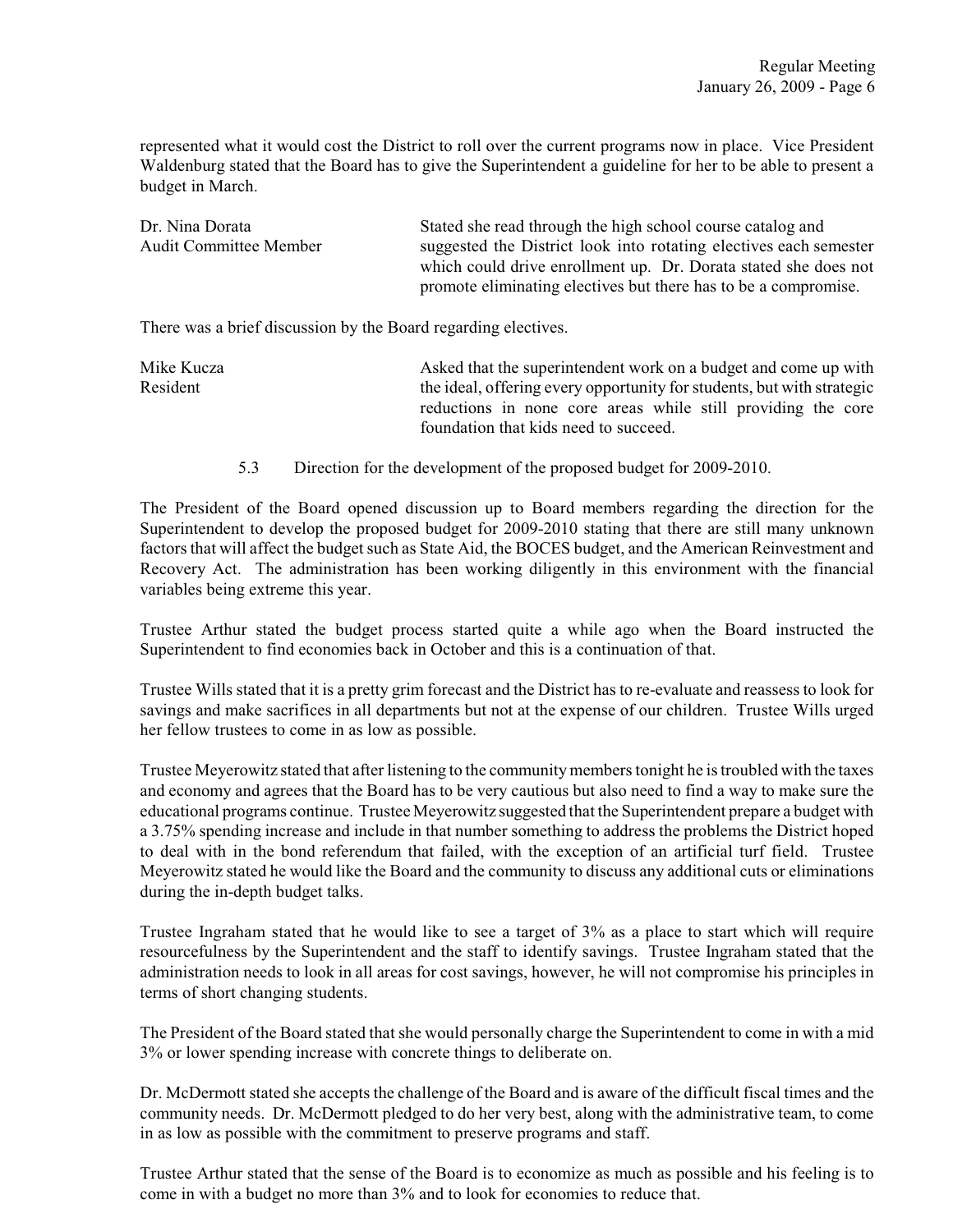Motion was made by Trustee Meyerowitz, seconded by Trustee Dragone, to direct the Superintendent to come back with a budget not to exceed 3.75% spending increase. That budget should maintain programs and include proposed expenditures to begin repairing the fields other than an artificial turf field.

Vote on the motion:

YES: Mrs. Dragone, Mr. Meyerowitz

NO: Mr. Arthur, Mr. Gannon, Mr. Ingraham, Mrs. Munson, Dr. Sato, Mr. Waldenburg, Mrs. Wills

Motion failed.

Motion was made by Trustee Arthur, seconded by Trustee Wills, to direct the Superintendent to prepare a proposed budget of no more than 3%, looking for as many economies to reduce that number and still preserve programs, and including possible modest improvements to the fields.

Vote on the motion:

- YES: Mr. Arthur, Mrs. Dragone, Mr. Gannon, Mr. Ingraham, Mrs. Munson, Dr. Sato, Mr. Waldenburg, Mrs. Wills
- NO: Mr. Meyerowitz

Motion passed.

Trustee Meyerowitz asked Dr. McDermott to continue using the same budget book format this year and to include the proposed new format at the March  $9<sup>th</sup>$  meeting.

### 8. SUPERINTENDENT'S REPORT, GENERAL - FOR BOARD ACTION

Motion was made by Trustee Meyerowitz, seconded by Trustee Sato, to approve all items under 8., including Supplemental 8.1.1 (Schedule A #149-151), and new 8.1.7 (Schedule L):

8.1 Personnel Schedules, each dated January 26, 2009, and each attached and made part of the official minutes:

| 8.1.1 |                        |                    | Schedule A - Certified Staff (including supplemental $A \# 149 - 151$ ) |
|-------|------------------------|--------------------|-------------------------------------------------------------------------|
| 8.1.2 | Schedule B             | $\Delta \sim 10^4$ | Non-Instructional Staff                                                 |
| 8.1.3 | Schedule C             |                    | - Salary Transfers                                                      |
| 8.1.4 | Schedule D - Extra Pay |                    |                                                                         |
| 8.1.5 |                        |                    | Schedule J - Committee on Special Education                             |
| 8.1.6 |                        |                    | Schedule K - PDC NASA                                                   |
| 8.1.7 | Schedule L - PDC UTN   |                    |                                                                         |

8.2 Receiving for a second reading and adopting the following textbook:

| 8.2.1 | Pre-Algebra             | Pre-Algebra 7 |
|-------|-------------------------|---------------|
|       | Ron Larson, etal.       | Grade 7       |
|       | McDougall-Littell, 2008 |               |

- 8.3 Receiving for a first reading the following policies:
	- 8.3.1 Policy #2220, *"Board Officers"* (new numbering system old numbers 9210 and 9220)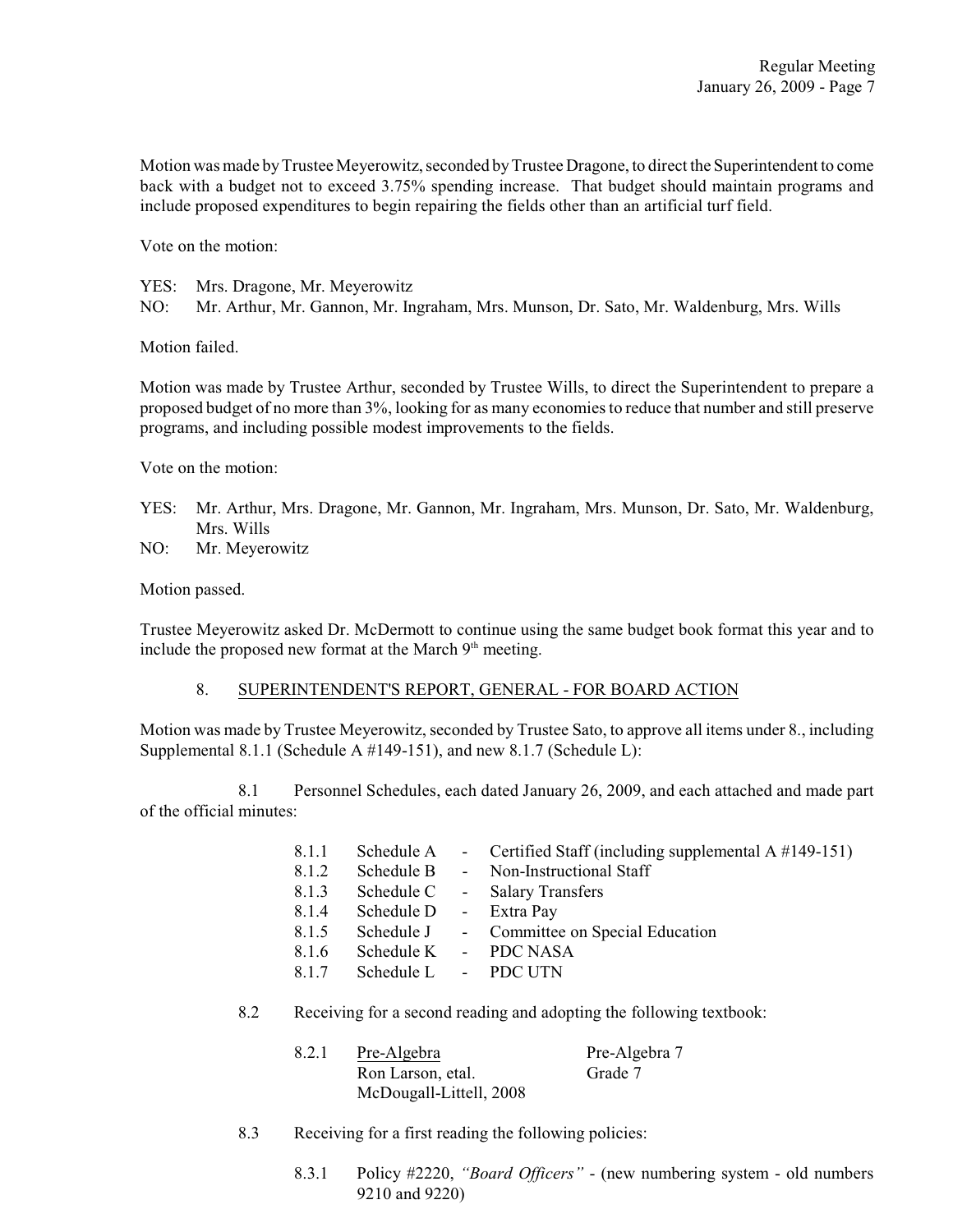- 8.3.2 Policy #6410 *"Authorization to Sign Checks"* (new numbering system old number 3360)
- 8.4 Approving the following resolution:

"BE IT RESOLVED that Article 32A.4.b., Early Retirement Incentive Plan, of the Collective Bargaining Agreement between the Northport-East Northport Union Free School District and the United Teachers of Northport, which expires on June 30, 2010, is amended as follows:

"Become age eligible for the first time for regular service retirement between the dates July 1, 2008 to August 31, 2009 *and/or September 1, 2009* or September 1, 2009 to August 31, 2010; or eligible for regular service retirement between the dates July 1, 2008 to August 31, 2009 or September 1, 2009 to August 31, 2010."

Vote on Trustee Meyerowitz's motion to approve all items under 8. including Supplemental 8.1.1 (Schedule A #149-151) and new 8.1.7 (Schedule L) was unanimously carried.

Vice President Waldenburg acknowledged the thirteen employees retiring effective June 30, 2009 and thanked them for their service to the District.

At 11:00 p.m., motion was made by Trustee Sato, seconded by Trustee Waldenburg to extend the meeting.

Unanimously carried.

# 9. SUPERINTENDENT'S REPORT, FINANCIAL - FOR BOARD ACTION

Motion was made by Trustee Meyerowitz, seconded by Trustee Sato, to approve all items under 9.:

9.1 Taking specified action on the following BIDS:

EDUCATIONAL 9.1.1 Award - Kindergarten Through Fifth Grade Supplies

9.2 Approving a three year extension for the District's Major-In-District contract with Baumann & Sons, Inc., with a CPI increase for each year.

9.3 Authorizing the Board President to sign a contract with the following school district to provide Health Services for Northport-East Northport students attending school in that district during the 2008-2009 school year:

9.3.1 Syosset Central School District, twenty students attending Our Lady of Mercy Academy at \$741.27, totaling \$14,825.40.

9.4 Approving the attached 2008-2009 Special Education Services Contract between Northport-East Northport Union Free School District and Smithtown Central School District.

Vote on Trustee Meyerowitz's motion to approve all items under 9. was unanimously carried.

### 10. SUPERINTENDENT'S REPORT - FOR INFORMATION ONLY

- 10.1 Schedule I Home Instruction
- 10.2 Investment Report for November, 2008